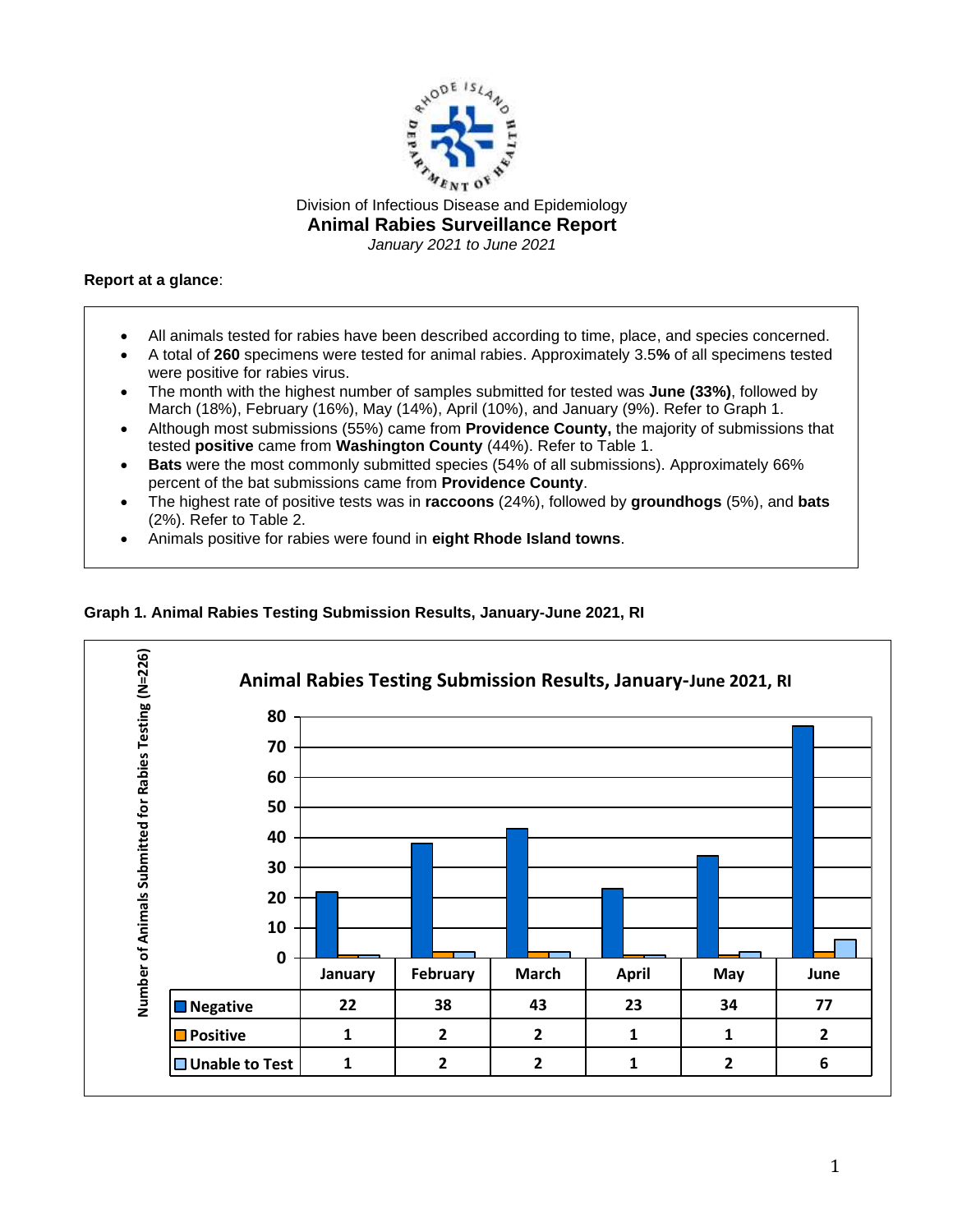| <b>County</b>     | <b>Number of</b><br><b>Positives</b> | % of Total Positives |  |
|-------------------|--------------------------------------|----------------------|--|
| Kent              | 3                                    | 33%                  |  |
| <b>Newport</b>    |                                      | 11%                  |  |
| <b>Providence</b> |                                      | 11%                  |  |
| Washington        |                                      | 44%                  |  |
| Total             | 9                                    | n/a                  |  |

## **Table 1. Positive Rabies Test Results in Animals by County, January-June 2021, RI**

## **Table 2. Positive Rabies Test Results in Animals by Species, January-June 2021, RI**

| <b>Species</b> | # Positive | % Positive by Species<br>(Number of this species positive/<br>number of this species tested) | % Positive Overall<br>(Number positive for this species /<br>Number of all positive tests) |  |
|----------------|------------|----------------------------------------------------------------------------------------------|--------------------------------------------------------------------------------------------|--|
| <b>Bat</b>     | 3          | 2%                                                                                           | 33%                                                                                        |  |
| Equine         | 0          | 0%                                                                                           | 0%                                                                                         |  |
| <b>Fox</b>     | 0          | $0\%$                                                                                        | $0\%$                                                                                      |  |
| Groundhog      |            | 5%                                                                                           | 11%                                                                                        |  |
| Raccoon        | 5          | 24%                                                                                          | 55%                                                                                        |  |
| <b>Skunk</b>   | 0          | 0%                                                                                           | 0%                                                                                         |  |



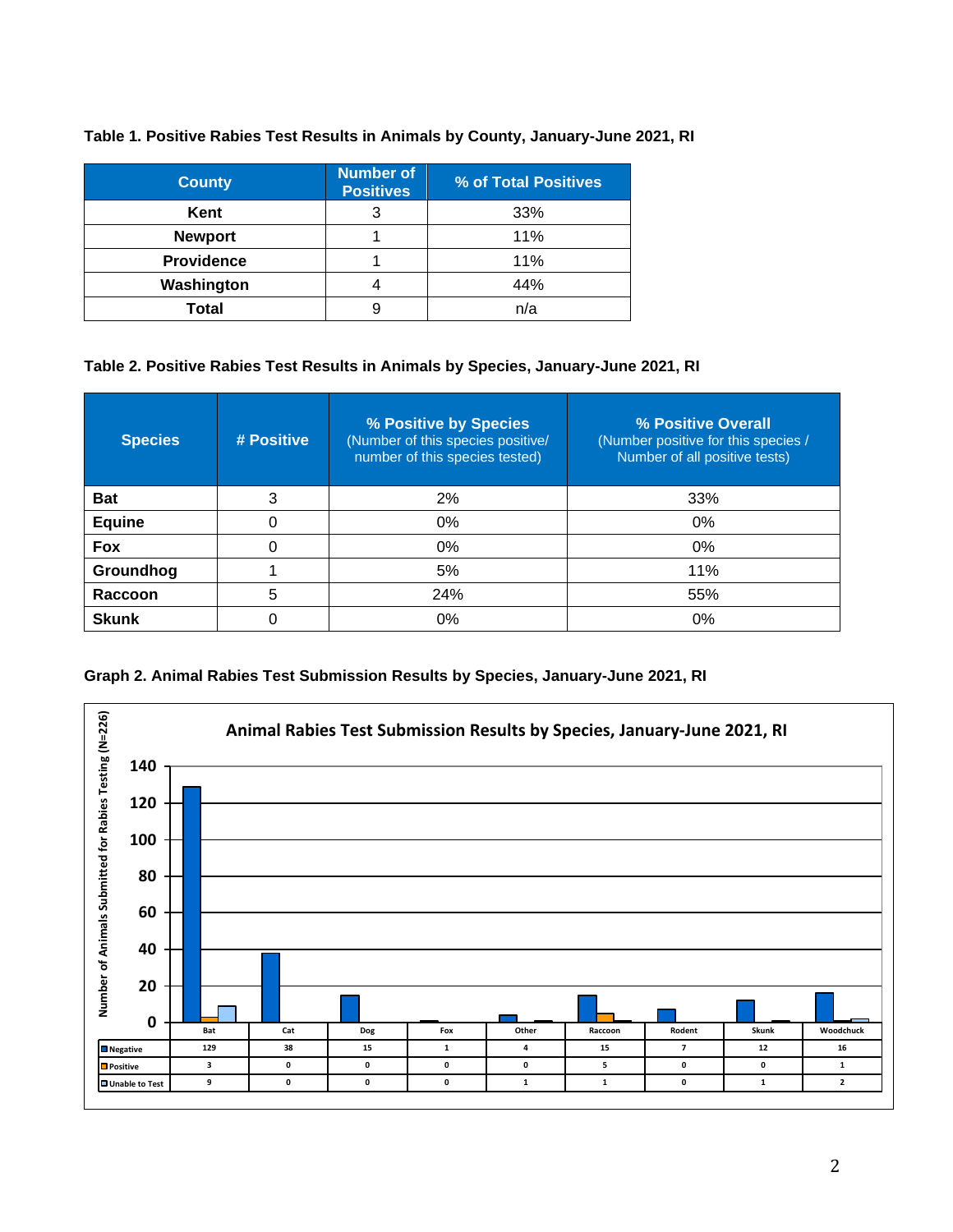| <b>City</b>            | <b>Species</b> | <b>Negative</b>         | <b>Positive</b> | <b>Unable to Test</b> | <b>Total</b>   |
|------------------------|----------------|-------------------------|-----------------|-----------------------|----------------|
| <b>Barrington</b>      | Bat            | $\overline{2}$          | 0               | $\pmb{0}$             | $\overline{2}$ |
|                        | Cat            | $\mathbf{1}$            | $\pmb{0}$       | $\pmb{0}$             | $\mathbf 1$    |
|                        | Raccoon        | $\mathbf{1}$            | $\pmb{0}$       | $\mathbf 0$           | $\mathbf{1}$   |
|                        | Skunk          | $\overline{2}$          | $\pmb{0}$       | $\pmb{0}$             | $\overline{2}$ |
| <b>Bristol</b>         | Bat            | $\overline{2}$          | $\pmb{0}$       | $\pmb{0}$             | $\overline{2}$ |
|                        | Cat            | $\mathbf{1}$            | 0               | $\boldsymbol{0}$      | $\mathbf{1}$   |
|                        | Skunk          | 4                       | $\pmb{0}$       | 0                     | 4              |
| <b>Burrillville</b>    | <b>Bat</b>     | $\mathbf{1}$            | $\pmb{0}$       | $\pmb{0}$             | $\mathbf{1}$   |
| <b>Central Falls</b>   | <b>Bat</b>     | $\mathbf{1}$            | $\mathbf 0$     | $\mathbf 0$           | $\mathbf{1}$   |
| Charlestown            | Bat            | $\mathbf 1$             | $\pmb{0}$       | $\pmb{0}$             | $\mathbf{1}$   |
| Coventry               | Bat            | $\overline{\mathbf{4}}$ | $\pmb{0}$       | $\pmb{0}$             | 4              |
|                        | Cat            | 3                       | $\pmb{0}$       | $\boldsymbol{0}$      | 3              |
|                        | Raccoon        | 0                       | 1               | $\pmb{0}$             | $\mathbf{1}$   |
|                        | Rodent         | $\mathbf{1}$            | 0               | $\pmb{0}$             | $\mathbf{1}$   |
| <b>Cranston</b>        | Bat            | 15                      | $\mathbf 0$     | $\mathbf 0$           | 15             |
|                        | Cat            | $\mathbf{1}$            | $\pmb{0}$       | $\boldsymbol{0}$      | $\mathbf{1}$   |
|                        | Raccoon        | $\overline{2}$          | 0               | 0                     | $\overline{2}$ |
|                        | Skunk          | 0                       | $\pmb{0}$       | 1                     | $\mathbf{1}$   |
|                        | Woodchuck      | $\overline{2}$          | $\pmb{0}$       | $\pmb{0}$             | $\overline{2}$ |
| <b>Cumberland</b>      | <b>Bat</b>     | $\mathbf{1}$            | $\mathbf 0$     | $\pmb{0}$             | $\mathbf{1}$   |
|                        | Cat            | 1                       | $\pmb{0}$       | 0                     | $\mathbf{1}$   |
|                        | Dog            | $\mathbf{1}$            | 0               | 0                     | $\mathbf{1}$   |
|                        | Skunk          | 1                       | $\pmb{0}$       | 0                     | $\mathbf{1}$   |
|                        | Woodchuck      | $\overline{2}$          | $\pmb{0}$       | 0                     | $\overline{2}$ |
| <b>East Greenwich</b>  | Bat            | $\overline{2}$          | $\pmb{0}$       | $\pmb{0}$             | $\overline{2}$ |
|                        | Cat            | 8                       | $\pmb{0}$       | $\mathbf 0$           | 8              |
|                        | Dog            | 4                       | 0               | 0                     | 4              |
|                        | Woodchuck      | 0                       | 1               | $\pmb{0}$             | $\mathbf 1$    |
| <b>East Providence</b> | Bat            | 3                       | 0               | 0                     | 3              |
|                        | Cat            | $\mathbf{1}$            | 0               | $\pmb{0}$             | 0              |
|                        | Raccoon        | 1                       | 0               | 0                     | $\mathbf{1}$   |
|                        | Woodchuck      | $\mathbf{1}$            | 0               | $\pmb{0}$             | $\mathbf{1}$   |
| <b>Exeter</b>          | Cat            | 1                       | $\mathbf 0$     | $\mathbf 0$           | $\mathbf{1}$   |
| Foster                 | Horse          | $\mathbf 1$             | $\pmb{0}$       | $\pmb{0}$             | $\mathbf{1}$   |
| Glocester              | Bat            | $\mathbf{1}$            | $\pmb{0}$       | $\pmb{0}$             | $\mathbf{1}$   |
| Jamestown              | Woodchuck      | $\mathbf{1}$            | $\pmb{0}$       | $\mathbf 0$           | $\mathbf{1}$   |
| Johnston               | Bat            | $\overline{7}$          | $\pmb{0}$       | $\pmb{0}$             | $\overline{7}$ |
|                        | Dog            | $\mathbf{1}$            | 0               | $\pmb{0}$             | $\mathbf{1}$   |

**Table 3. Animals Submitted for Rabies Testing by Species and Locale, January-June 2021, RI**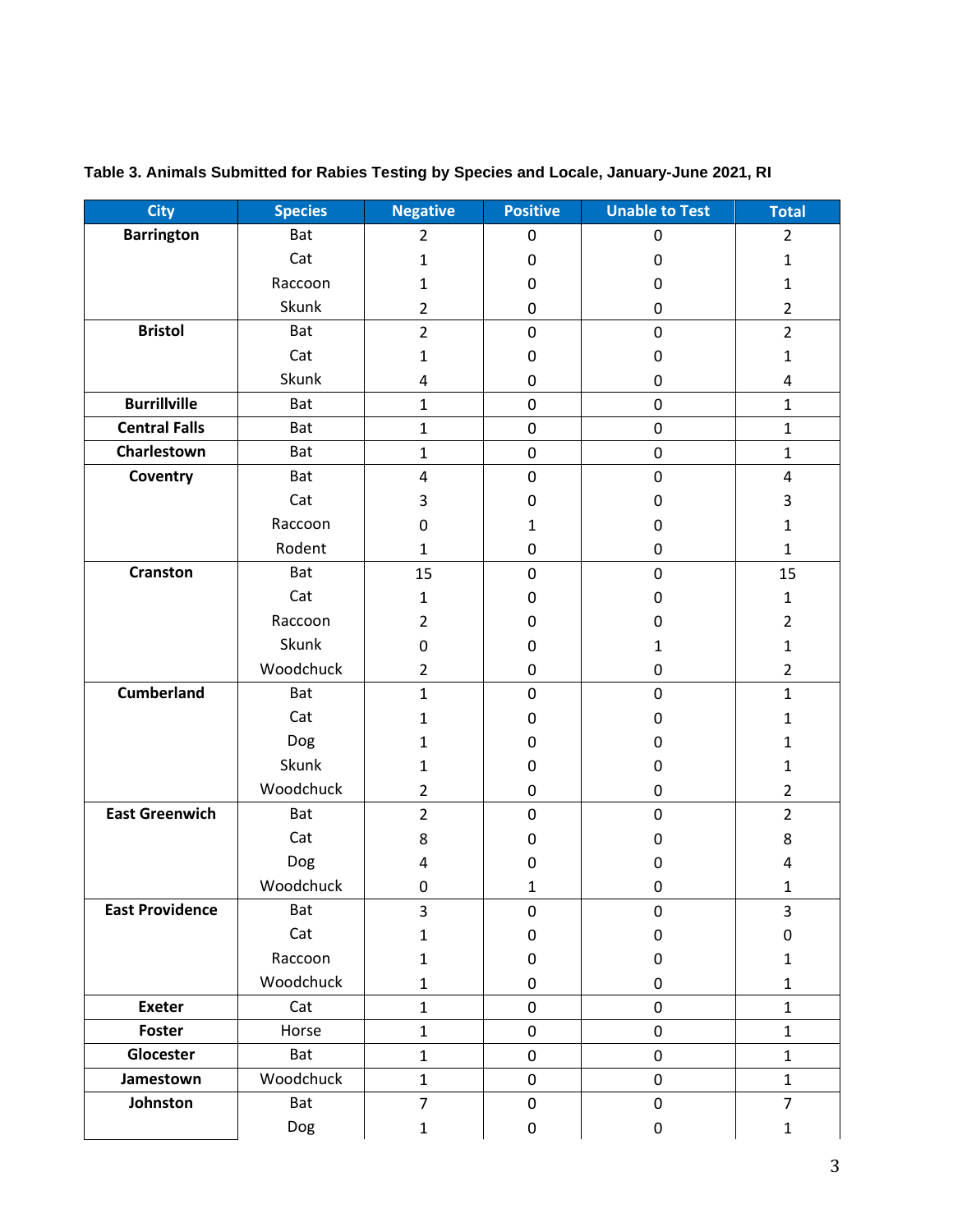|                         | Raccoon    | 0              | 0                | $\mathbf{1}$   | 1              |
|-------------------------|------------|----------------|------------------|----------------|----------------|
| Lincoln                 | Bat        | $\mathbf 0$    | $\mathbf{1}$     | $\overline{2}$ | 3              |
|                         | Cat        | 1              | $\mathbf 0$      | 0              | $\mathbf{1}$   |
|                         | Dog        | 1              | 0                | 0              | $\mathbf{1}$   |
| Middletown              | Dog        | $\mathbf{1}$   | $\pmb{0}$        | $\pmb{0}$      | $\mathbf{1}$   |
| Narragansett            | <b>Bat</b> | 3              | $\mathbf 0$      | $\pmb{0}$      | 3              |
| <b>Newport</b>          | <b>Bat</b> | 3              | $\mathbf{1}$     | $\mathbf 0$    | 4              |
|                         | Cat        | $\mathbf{1}$   | $\mathbf 0$      | 0              | $\mathbf{1}$   |
|                         | Raccoon    | 1              | 0                | 0              | 1              |
| <b>North Kingstown</b>  | Cat        | 3              | $\pmb{0}$        | $\mathbf 0$    | 3              |
|                         | Raccoon    | 0              | $\overline{2}$   | 0              | $\overline{2}$ |
| <b>North Providence</b> | <b>Bat</b> | 5              | $\mathbf 0$      | $\overline{2}$ | $\overline{7}$ |
|                         | Cat        | 1              | $\mathbf 0$      | 0              | 1              |
|                         | Woodchuck  | 1              | 0                | 1              | $\overline{2}$ |
| <b>North Smithfield</b> | Raccoon    | $\mathbf{1}$   | $\pmb{0}$        | $\pmb{0}$      | $\mathbf{1}$   |
|                         | Rodent     | 3              | $\pmb{0}$        | 0              | 3              |
| Pawtucket               | Bat        | 9              | $\mathbf 0$      | $\mathbf{1}$   | 10             |
|                         | Cat        | $\overline{2}$ | 0                | 0              | $\overline{2}$ |
|                         | Woodchuck  | $\overline{2}$ | $\pmb{0}$        | 0              | $\overline{2}$ |
| Portsmouth              | Bat        | $\overline{2}$ | $\pmb{0}$        | 0              | $\overline{2}$ |
| Providence              | <b>Bat</b> | 35             | $\pmb{0}$        | $\mathbf{1}$   | 36             |
|                         | Cat        | 1              | 0                | 0              | $\mathbf{1}$   |
|                         | Dog        | 1              | 0                | 0              | 1              |
|                         | Raccoon    | 4              | 0                | 0              | 4              |
|                         | Sheep      | 1              | 0                | 0              | 1              |
|                         | Woodchuck  | $\mathbf{1}$   | 0                | 0              | $\mathbf{1}$   |
| <b>Richmond</b>         | Cat        | $\mathbf{1}$   | $\mathbf 0$      | 0              | $\mathbf{1}$   |
|                         | Raccoon    | 0              | 1                | 0              | 1              |
|                         | Skunk      | 1              | 0                | 0              | 1              |
| <b>Scituate</b>         | Bat        | $\mathbf{1}$   | $\boldsymbol{0}$ | $\pmb{0}$      | $\mathbf{1}$   |
|                         | Cat        | $\mathbf{1}$   | $\pmb{0}$        | 0              | $\mathbf{1}$   |
|                         | Donkey     | $\mathbf{1}$   | $\pmb{0}$        | $\pmb{0}$      | $\mathbf{1}$   |
|                         | Woodchuck  | $\mathbf{1}$   | $\pmb{0}$        | 0              | $\mathbf{1}$   |
| Smithfield              | Bat        | $\overline{4}$ | $\pmb{0}$        | $\mathbf{1}$   | 5              |
|                         | Cat        | $\mathbf{1}$   | $\boldsymbol{0}$ | 0              | $\mathbf{1}$   |
|                         | Dog        | $\mathbf{1}$   | $\pmb{0}$        | 0              | $\mathbf{1}$   |
|                         | Rodent     | $\mathbf{1}$   | $\pmb{0}$        | 0              | $\mathbf{1}$   |
| South Kingstown         | Bat        | 3              | $\mathbf 0$      | $\mathbf{1}$   | 4              |
|                         | Raccoon    | $\pmb{0}$      | $\mathbf 1$      | 0              | $\mathbf{1}$   |
|                         | Woodchuck  | $\mathbf{1}$   | 0                | 0              | $\mathbf{1}$   |
| <b>Tiverton</b>         | Bat        | $\mathbf{1}$   | $\mathbf 0$      | $\mathbf 0$    | $\mathbf{1}$   |
|                         | Dog        | $\mathbf{1}$   | $\boldsymbol{0}$ | $\pmb{0}$      | $\mathbf{1}$   |
|                         | Raccoon    | $\mathbf{1}$   | $\pmb{0}$        | 0              | $\mathbf{1}$   |
| Warren                  | Cat        | $\mathbf{1}$   | $\pmb{0}$        | $\pmb{0}$      | $\mathbf{1}$   |
|                         | Opossum    | $\mathbf{1}$   | $\pmb{0}$        | $\pmb{0}$      | $\mathbf 1$    |